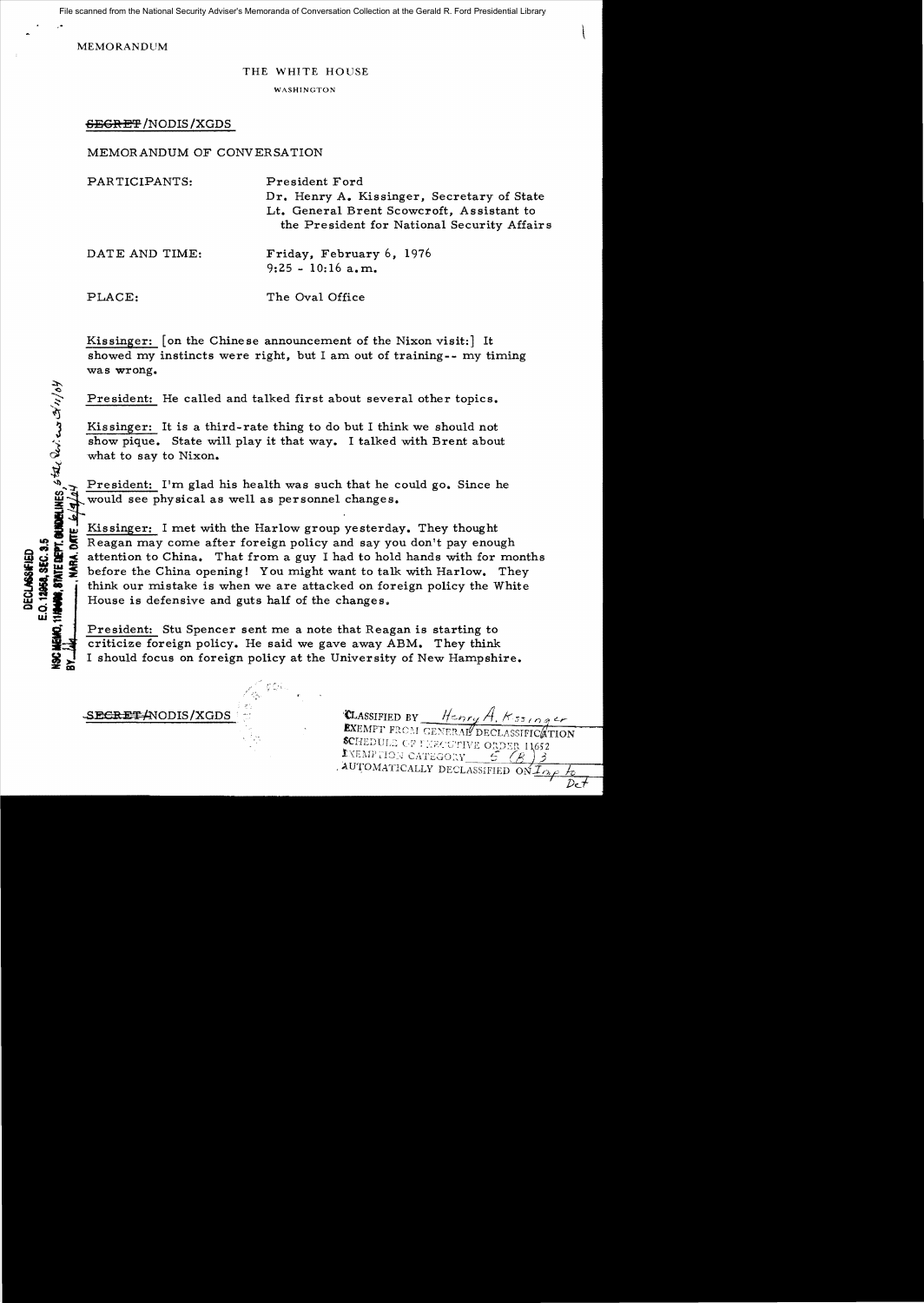## SECRET/NODIS/XGDS 2

Kissinger: I think you should be positive.

President: I plan to be. Your San Francisco speech was great and I plan to use part of it.

I want to talk about SALT. I am completely dedicated to a SALT agreement. I am upset with Fred Ikle. He wandered all over the place the other day and I couldn't figure it out. Can I have it in writing?

Kis singer: They think you and I will make an agreement, so they are making their positions and having a free ride.

President: I don't think I can just have an NSC meeting and make my decision. That is not enough ground work. I want to get Don [Rumsfeld] and George Brown in privately and tell them they must do a little more each time. They haven't figured out what a mess we will be in without an agreement.

[Discussion of cruise missiles and nuclear vs. conventional]

Kissinger: I believe you should get these groups to come up with one option you can support.. If we have four options and you choose mine, the stories will be out that you overrode the military.

President: I want to see what we could lose from SALT I and loss of the prohibited items in SALT II if it fails.

Scowcroft: I think Henry is right. They think you will be the responsible one so they can have a full inch and demagogue.

President: What if I said I had given up and have them go back to draw up what to do now?

Kissinger: That's not bad. Brent, what do you think?

Scowcroft: I hadn't thought of that. What I would do is make them put in writing that they do not want a SALT agreement if it contains blank, whatever the sticking point is.

President: I like that concept.

SECRET/NODIS /XGDS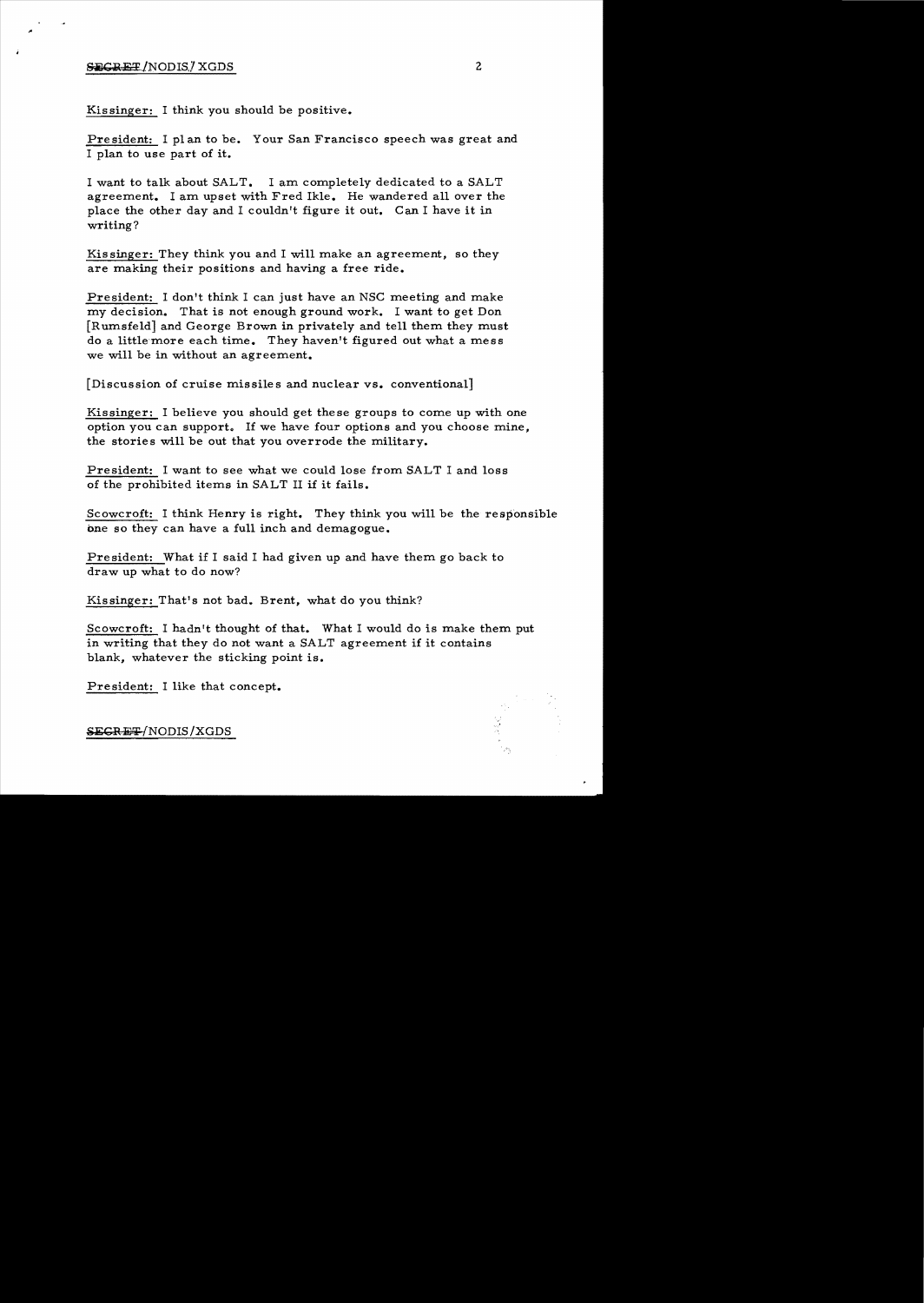## SEGRET/NODIS/XGDS 3

Kissinger: On Angola, I think we should keep the pressure on and make clear if there is anything else, with Cuba, for example, we should go after Cuba. I think the public is beginning to understand and support us.

President: I agree. I think we are winning. Can we do anything but words on Angola?

Kissinger: I think it is gone. But I wouldn't publicly state that we wouldn't ask for more. Keep threatening and say we would have succeeded had the Congress not stopped us.

~ECRET/NODIS/XGDS

\. ,.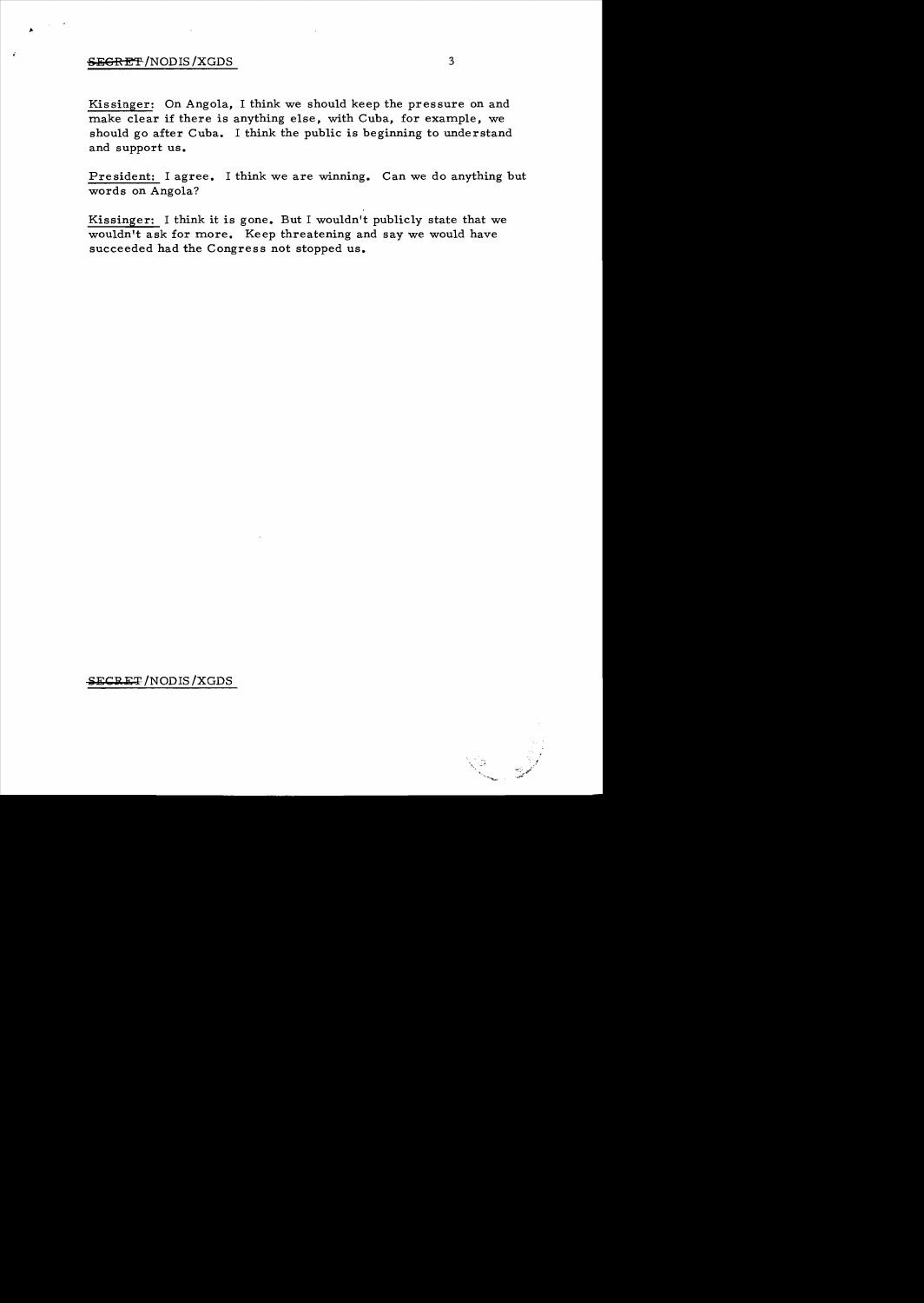mand System  $P/K$  6 F et 76 K It showed un writing word up up hat d amont of their - my trining was wrong. P Accelled + Cathed 1st april une al other topies.<br>It is a sal nate thing to be but I think we  $\mathcal{K}_+$ désire estampt du traite de l'aime.  $\mathcal{P}$ he would see physical or well as phanul Chimps-K I must wife Hordown george optimalog. They this Rupon may countoften FP + 1mg you don't for enus attention to Chris That from a joy Dânt to hold houds of for months before a Chance of every. You in fat went to talk of Kurken. Thoughting and mistake is when we attached on FP a WH is defensived and pasts left Chun po P. Stre Sylver sent me a note ant Pragan is Ruttin De contraise FP. De soit avec pour avec y Asar Thy think Solard formode F Part vg rid. K I think you should be positive. P Splante de, Jan SF quel une part + 1 plan to more party.it. I want to talk about Salt, I am comptaly dederatult a Sait agreement. I am upset cup bhle. He escardied allows office corredance and I couldn't fegure it out, can showed it milig. K Try this you + Smill mes - guant **N.O. 12058, SEC. 3.5** NSC MEMO, 11/2408, STATE DEFT. GUIDELINES State leviens 3/1/04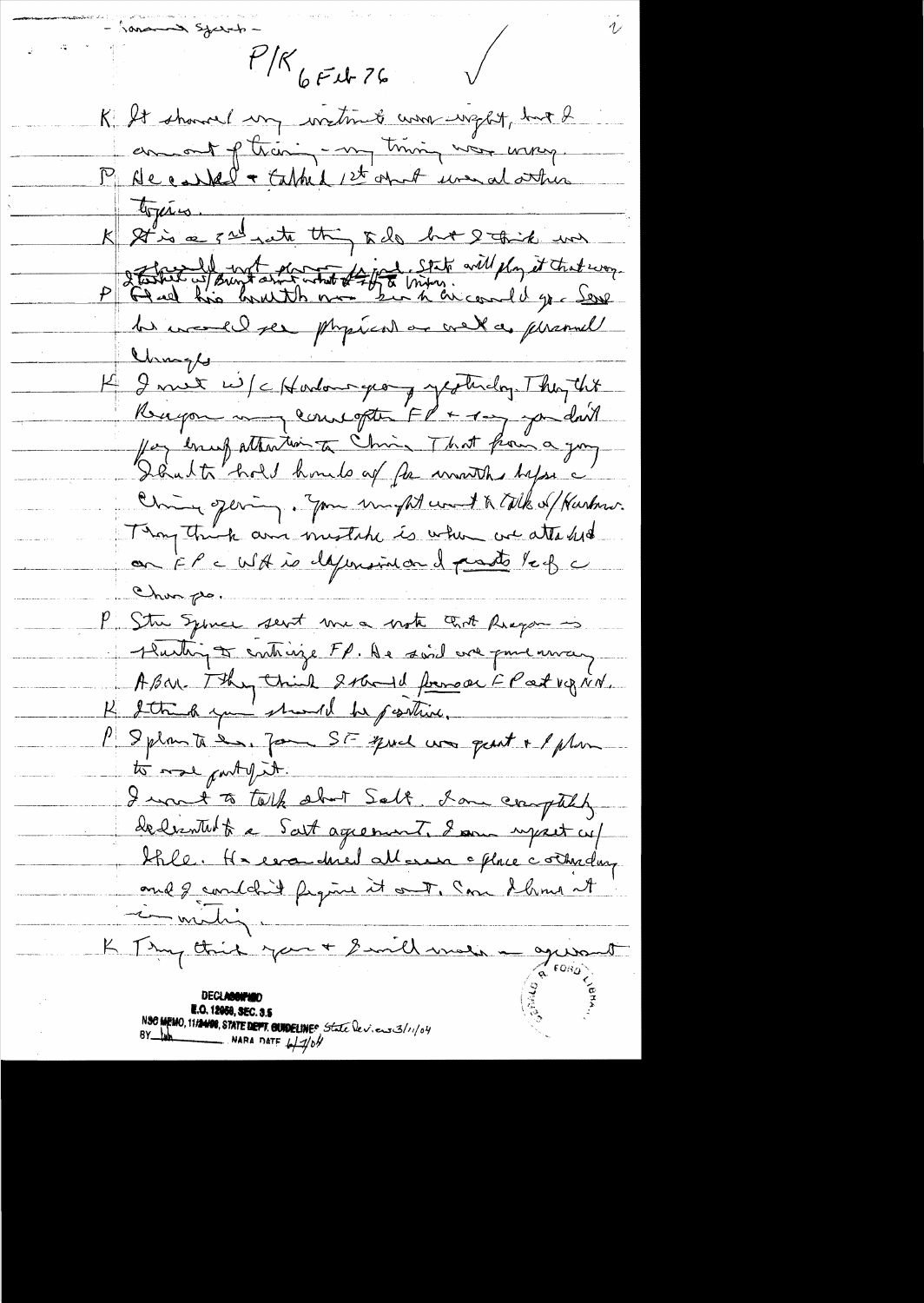\* August of the los of thing we posited to pose in satt II<br>I Sund P c chant on kind eggatulog. So they are much in their partitions of having on punile I had think I am just him on MSC mot + mache on derive. That wat emp gerandwork I writt get De eBrown in provently + W them they want a little more lack this, They howerst faminal and what a wrege we will che in w/ o an agreement. (Discussion 6 cari en me - une commissionnel) K I believe pour pour el pet tres qui de courre rep w/on stim you can support. give home 4 optime a span "Invose mine, a stails millen ont that you invended multig. I mont to ju what we could has from Sort I and long a portated stores in Salte of it farter S socia Rio report. They think you will the composible on A Choque have a full vide & churagoyer, 900 P What it I smil I lead primer up + have the K part boughte draw up what to low St 2 but not that of that, what I uncle is mal the post on contain that they was do not want a Sett agreement if it enteries As (collection estreting part is) P & like that mert